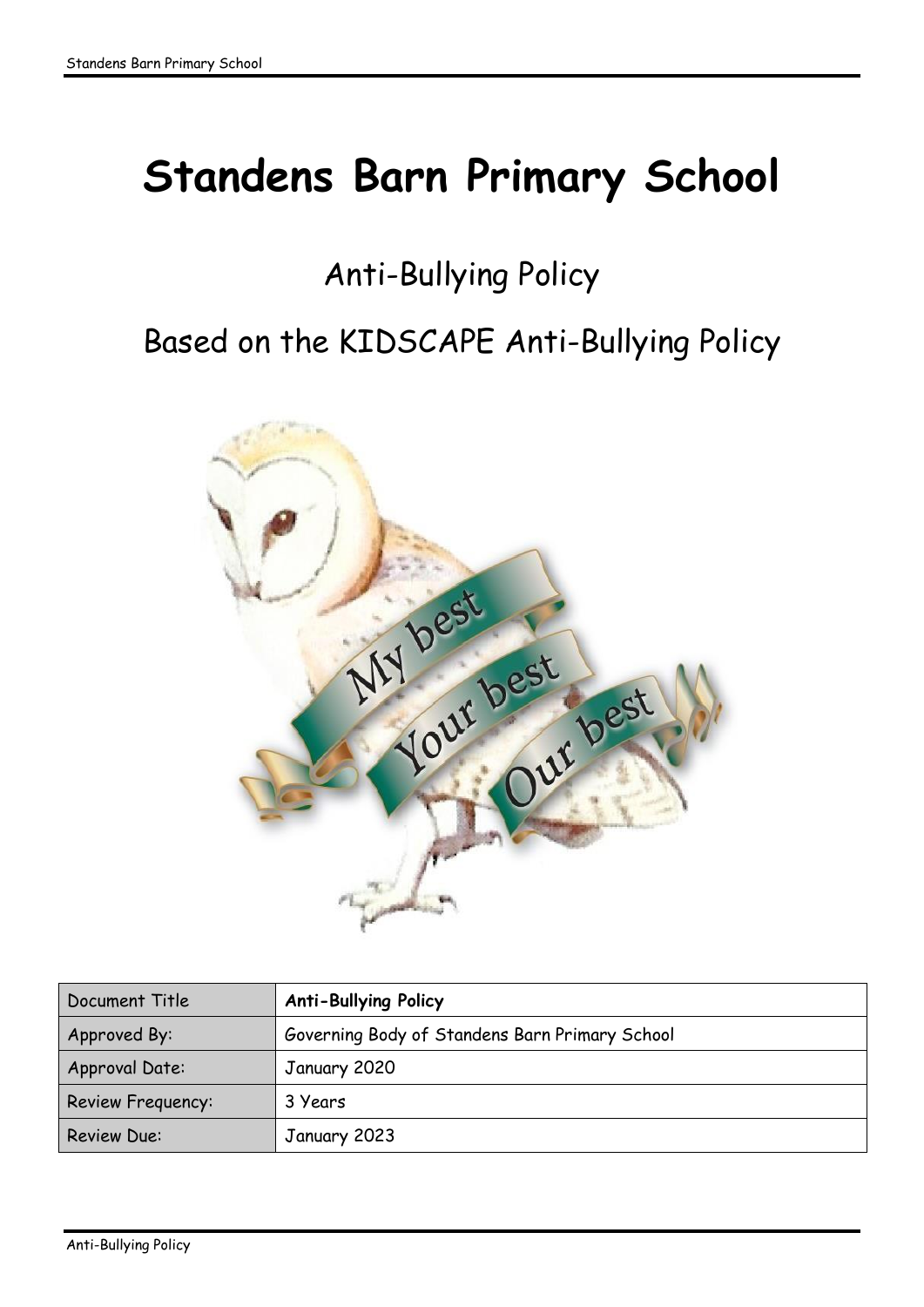#### Contents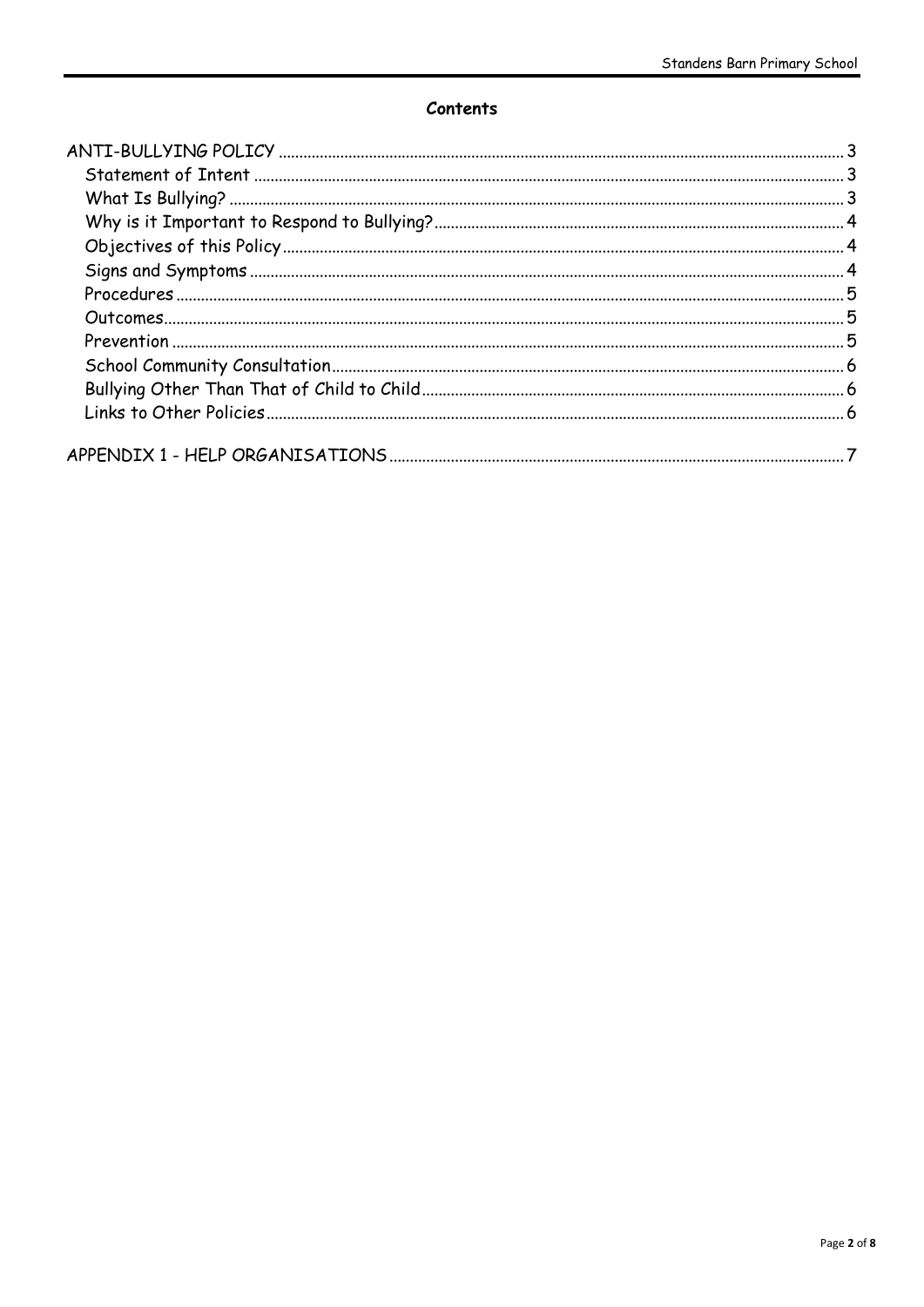# **ANTI-BULLYING POLICY**

## <span id="page-2-0"></span>**Statement of Intent**

A healthy lifestyle is central to the whole school ethos at Standens Barn Primary. Our motto is '**My Best, Your Best, Our Best**'; and the word **BEST** represents our core values – **B**rave, **E**nthusiastic, **S**afe and **T**houghtful. These core values are used to promote physical and emotional well-being through a series of school, year group and class assemblies. BEST is also the foundation of our Behaviour Policy and teachers make links to our core values across the curriculum whenever it is relevant. The children also set themselves BEST targets where they have to reflect on our core values and try to improve aspects of their behaviour to ensure that both they and others are able to lead happier, healthier lifestyles. The children have a clear understanding of BEST and talk about our core values with confidence.

Standens Barn Primary School is committed to providing a caring, friendly and safe environment for all of our pupils so they can learn in a relaxed and secure atmosphere. **Bullying of any kind is unacceptable at our school**. If bullying does occur, all pupils should be able to tell and know that incidents will be dealt with promptly and effectively.

We are a TELLING school. This means that anyone who knows that bullying is happening is expected to tell the staff. With the consultation of pupils (school council) parents and staff this strategy was adopted and is given to the children as the **STOP** method;

which is **S**tart **T**elling **O**ther **P**eople.

<span id="page-2-1"></span>And this is linked by the idea that bullying is **S**everal **T**imes **O**n **P**urpose.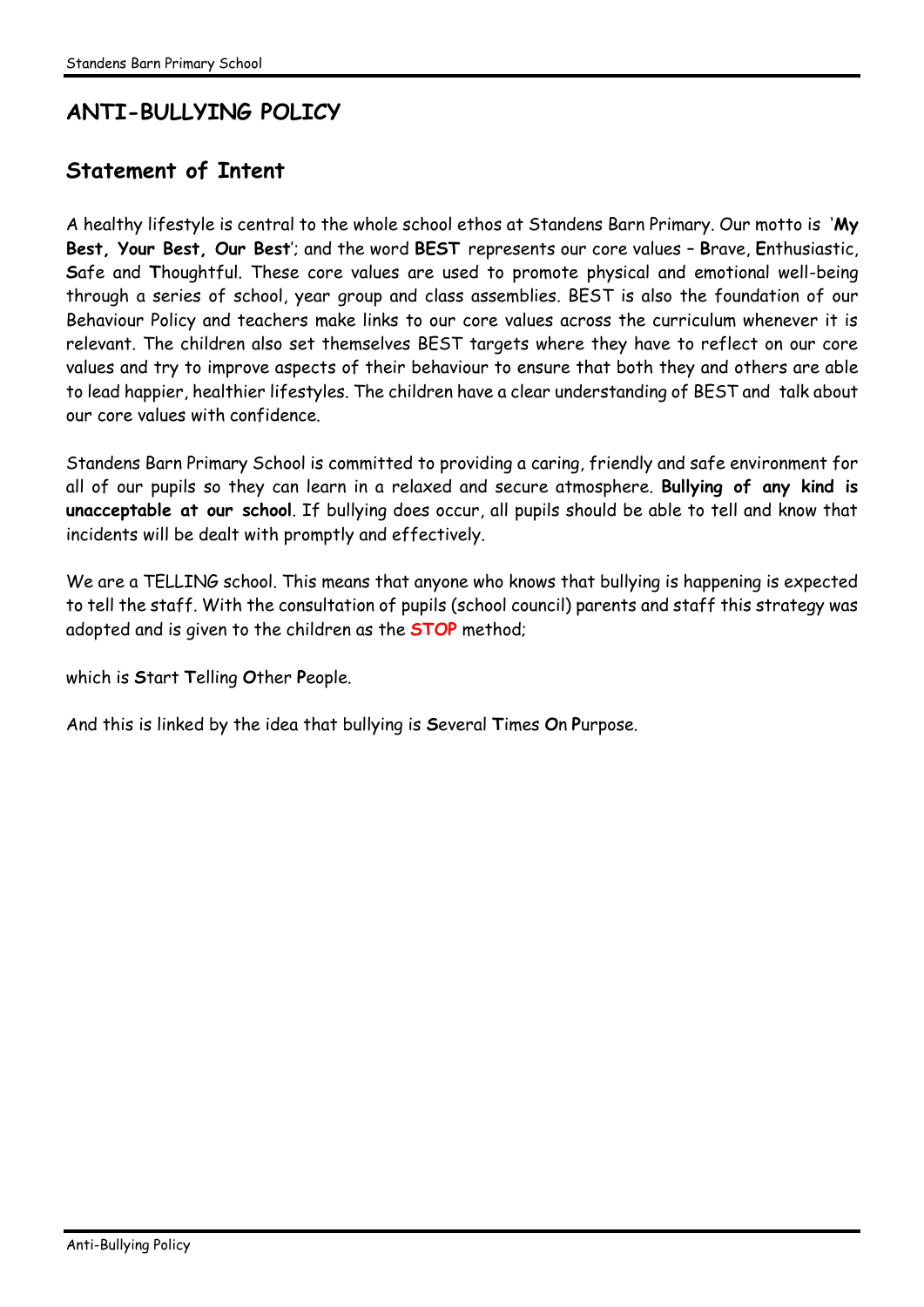# **What Is Bullying?**

Bullying is the use of aggression with the intention of hurting another person. Bullying results in pain and distress to the victim.

Examples of bullying are:

| Emotional                                                                                          | Being unfriendly, excluding, tormenting (e.g. hiding books, threatening<br>gestures).                                                                                           |
|----------------------------------------------------------------------------------------------------|---------------------------------------------------------------------------------------------------------------------------------------------------------------------------------|
| Physical                                                                                           | Pushing, kicking, hitting, punching or any use of violence                                                                                                                      |
| Racist/religious/cultural                                                                          | Racial/religious/cultural taunts, graffiti, gestures                                                                                                                            |
| Sexual                                                                                             | Unwanted physical contact or sexually abusive comments                                                                                                                          |
| Homophobic                                                                                         | Because of, or focussing on the issue of sexuality                                                                                                                              |
| Verbal                                                                                             | Name-calling, sarcasm, spreading rumours, teasing                                                                                                                               |
| Cyber                                                                                              | All areas of internet, such as email & internet chat room misuse<br>Mobile threats by text messaging & calls<br>Misuse of associated technology, i.e. camera & video facilities |
| SEN/Disabilities<br>inc.<br>health<br>appearance or<br>conditions related to<br>home circumstances | Negative taunts and any of the above                                                                                                                                            |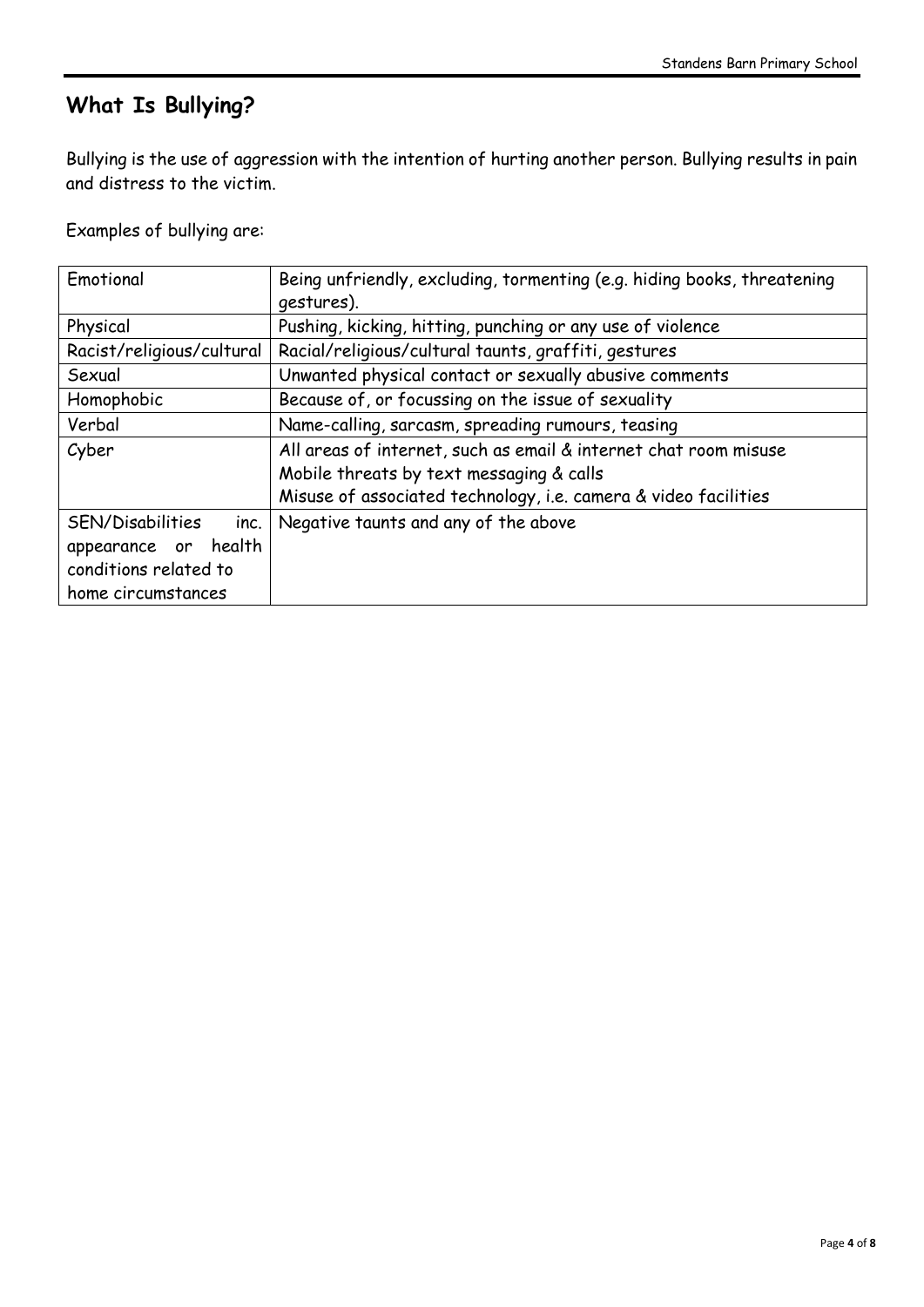## <span id="page-4-0"></span>**Why is it Important to Respond to Bullying?**

Bullying hurts. No one deserves to be a victim of bullying. Everybody has the right to be treated with respect. Pupils who are bullying need to learn different ways of behaving.

We have a responsibility to respond promptly and effectively to issues of bullying.

# <span id="page-4-1"></span>**Objectives of this Policy**

- All governors, teaching and non-teaching staff, pupils and parents should have an understanding of what bullying is.
- All governors and teaching and non-teaching staff should know what the school policy is on bullying, and follow it when bullying is reported.
- All pupils and parents should know what the school policy is on bullying, and what they should do if bullying arises.
- As a school we take bullying seriously. Pupils and parents should be assured that they would be supported when bullying is reported.
- Bullying will not be tolerated.

## <span id="page-4-2"></span>**Signs and Symptoms**

A child may indicate by signs or behaviour that he or she is being bullied. Adults should be aware of these possible signs and that they should investigate if a child:

- Is frightened of walking to or from school.
- Changes in their usual routine.
- Is unwilling to go to school (school phobic).
- Begins to truant.
- Becomes withdrawn anxious, or lacking in confidence.
- Starts stammering.
- Attempts or threatens suicide or runs away.
- Cries themselves to sleep at night or has nightmares.
- Feels ill in the morning.
- Begins to do poorly in schoolwork.
- Comes home with clothes torn or books damaged.
- Has possessions which are damaged or "go missing" on a regular basis (eg 2/3 times aweek).
- Asks for money or starts stealing money (perhaps to pay a bully).
- Becomes aggressive, disruptive or unreasonable.
- Is bullying other children or siblings.
- Stops eating.
- Is frightened to say what's wrong.
- Gives improbable excuses for any of the above.
- Is afraid to use the Internet or mobile phone.
- Is nervous & jumpy when a cyber message is received.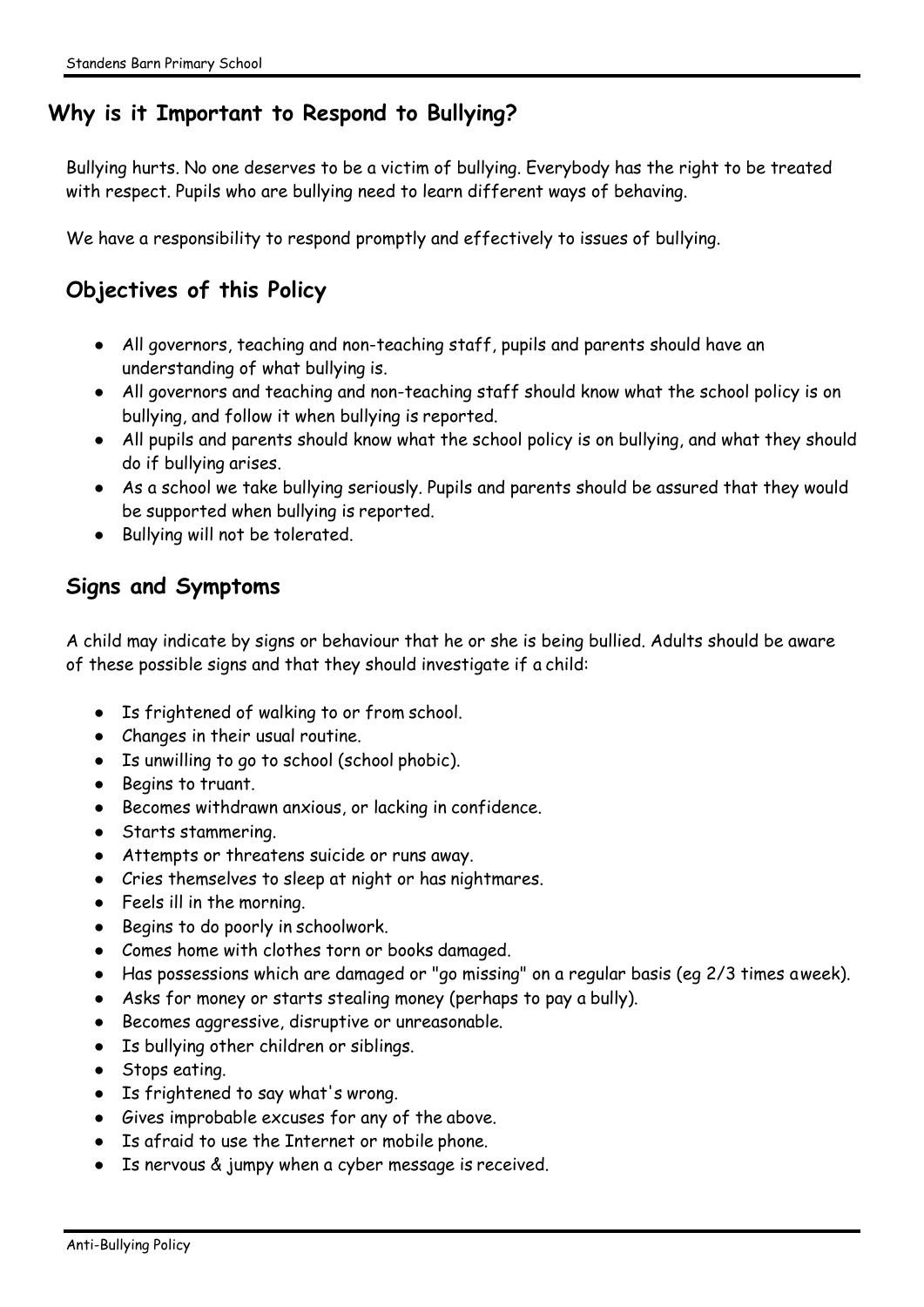These signs and behaviours could indicate other problems, but bullying should be considered a possibility and should be investigated.

#### <span id="page-5-0"></span>**Procedures**

- 1. A pupil is able to report an incidence of bullying to a member of staff
- 2. Pupils and/or parents who are bystanders are encouraged and have the responsibility to report any incidences of bullying that happen within school grounds.
- 3. Teaching staff will discuss the issue with the child when they report anything and use this information to make the next decision.
- 4. Inform the Head Teacher/Deputy Headteacher
- 5. In cases of serious bullying, staff will record the incidents.
- 6. In serious cases parents will be informed as soon as possible and will be asked to come in to a meeting to discuss the problem.
- 7. If necessary and appropriate, police will be consulted.
- 8. If mobile phones are used in an inappropriate manner or to bully (pictures, texts, video) the mobile phone will be confiscated.
- 9. The bullying behaviour or threats of bullying must be investigated and the bullying stopped quickly.
- 10. An attempt will be made to help the bully (bullies) change their behaviour.

**The person with responsibility for 'Bullying' in terms of recording and analysing patterns is the Deputy Headteachers alongside the Head Teacher. Any recurrent patterns will be shared with the appropriate teaching staff and steps will be taken to address these issues.**

## <span id="page-5-1"></span>**Outcomes**

- 1. The bully (bullies) may be asked to genuinely apologise. Other consequences may take place; this may lead to a behaviour plan being put into place.
- 2. In serious cases, or where the plan has failed then, suspension or even exclusion will be considered.
- 3. If possible, the pupils will be reconciled.
- 4. After the incidents have been investigated and dealt with, each case will be monitored to ensure repeated bullying does not take place.
- 5. The victim will be monitored by the class teacher and if necessary further support work will be undertaken by the Family Support Worker – for example a 'Protected Behaviour Programme'

## <span id="page-5-2"></span>**Prevention**

We will use KIDSCAPE methods for helping children to prevent bullying. As and when appropriate, these may include: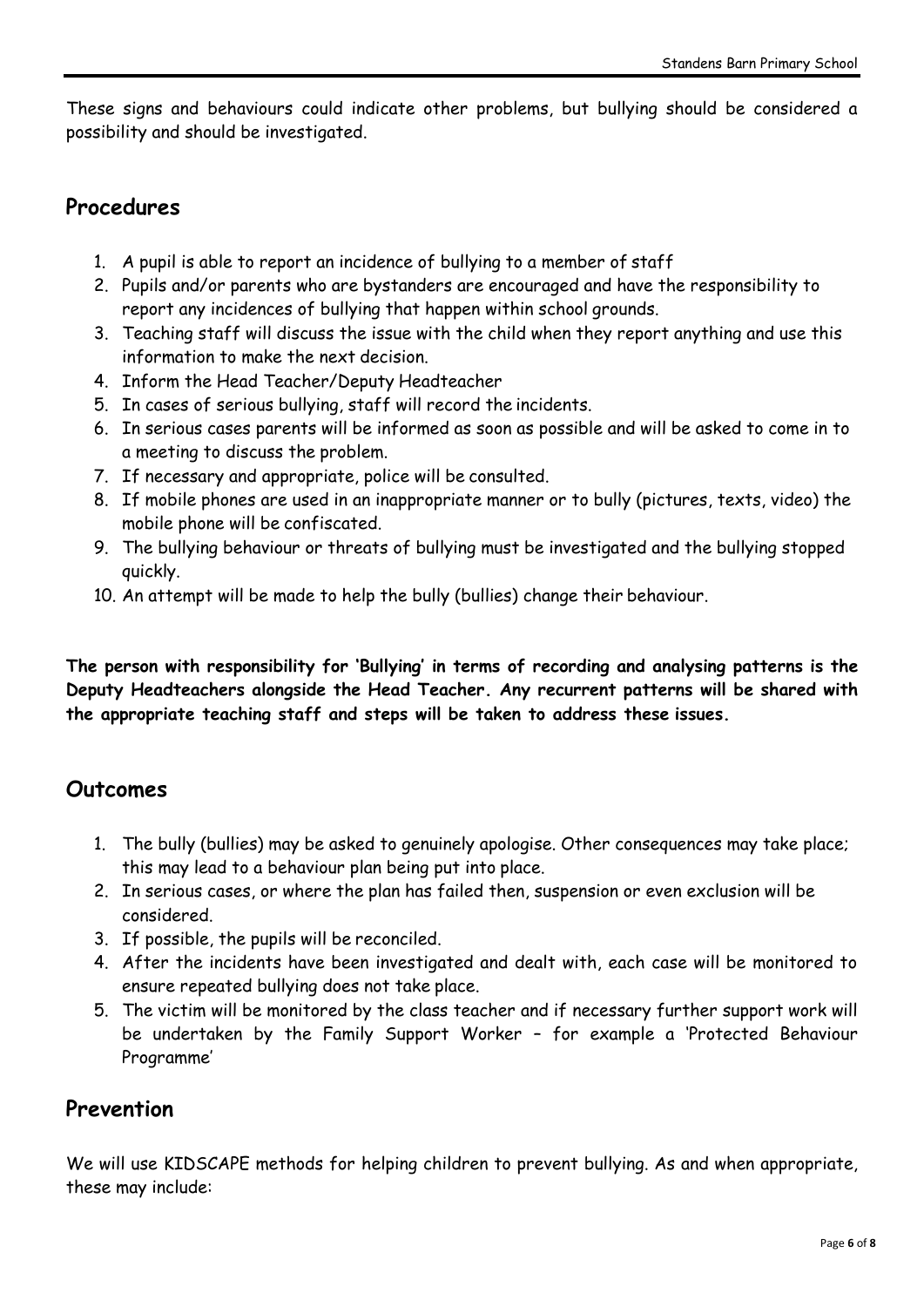- Reinforcing the school motto and code of conduct, which are the basis for the school rules.
- Signing a home school agreement.
- Explored and reinforced during assembly.
- Having discussions about bullying and why it matters.
- During playtimes there are rotas for the playground equipment to ensure their safe and appropriate use. Young Leaders are used at lunch times alongside lunchtime staff to ensure the inclusion of all children.
- Regular work is untaken during the school year to ensure that children are aware of what bullying is and a strong focus is taken throughout the year both in the classroom and in whole school assembly.

# <span id="page-6-0"></span>**Bullying Other Than That of Child to Child**

Bullying of staff by staff is covered by the separate policy: Behaviour in the workplace for all school based staff. This indicates what will be done should a member of staff feel they are being bullied or harassed by another member of staff.

Bullying or harassment of staff by parents should be reported to the Headteacher or in the case of the Headteacher to the Chair of Governors. The Lead person will then investigate the situation and apply the same procedures as listed above. Any incidences can be reported verbally to the lead person.

#### <span id="page-6-1"></span>**Links to Other Policies**

The anti bullying policy is closely related to:

- $\triangleright$  Safeguarding Policy
- $\triangleright$  Behaviour in the workplace policy for all school based staff.
- Whistle Blowing Policy